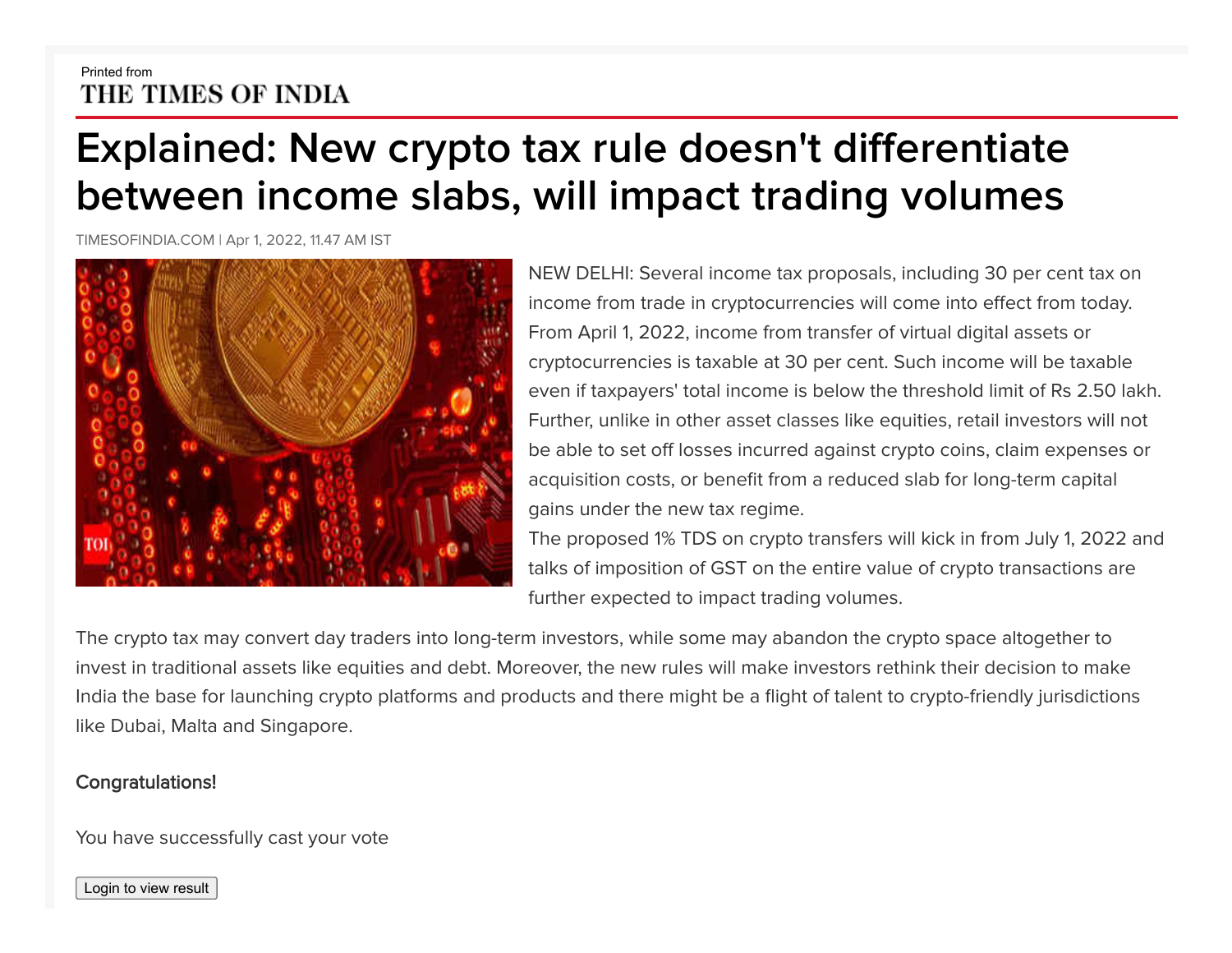## Brain drain:

Many Indian entrepreneurs shifted base to crypto-friendly jurisdictions, despite a steeper cost of setting up there due to the prolonged regulatory uncertainty and recent tax blows. While Edul Patel, the founder of Mudrex, set up his company in the US in 2019, Sandeep Nailwal, who co-founded Polygon in 2017, relocated to Dubai in 2020. Crypto exchange Vauld moved to Singapore in 2018 while crypto exchange ZebPay, that was earlier processing majority of cryptocurrency transactions in India at the time, also moved to the country the same year.

"The brain drain is absolutely crazy," Sandeep Nailwal, whose Polygon operates the biggest so-called Layer 2 protocol for the Ethereum blockchain system, said in an interview with Bloomberg from Dubai. "I want to live in India and promote the Web3 ecosystem," the 34-year-old said. "But overall, the way the regulatory uncertainty is there and how big Polygon has become it doesn't make sense for us or for any team to expose their protocols to local risks."

Siddharth Sogani, founder and CEO of cryptocurrency research company Crebaco, tweeted that India would see the biggest brain drain in the next 8-12 months. "Making #crypto difficult is not going to stop innovation. The smarties will move offshore. And you know what, these smarties will make billion-dollar enterprises in the crypto space," he said.

Right now, many Indian crypto companies, developers and founders are trying to move to places like Dubai, Edul Patel,founder of Murdrex said in an interview with Bloomberg. One selling point for Dubai is its "sandbox approach," something India lacks for crypto, he said. Governments often use so-called sandbox setups as a testing ground for promising but unproven financial technologies.

India taxes crypto like gambling win

Earlier this week, BJP member Sushil Kumar Modi said the government should further increase tax on cryptocurrencies from the current rate of 30 per cent,as it is a form of 'gambling'. "Crypto is gambling. It is a form of lottery, a form of horse racing... When you put money in share market you know companies who are behind it but who are behind crypto?," he asked.

But experts feel that the existing 30 per cent is similar to the rates associated with gains from gambling, and will dissuade investors from investing in crypto as opposed to traditional financial instruments.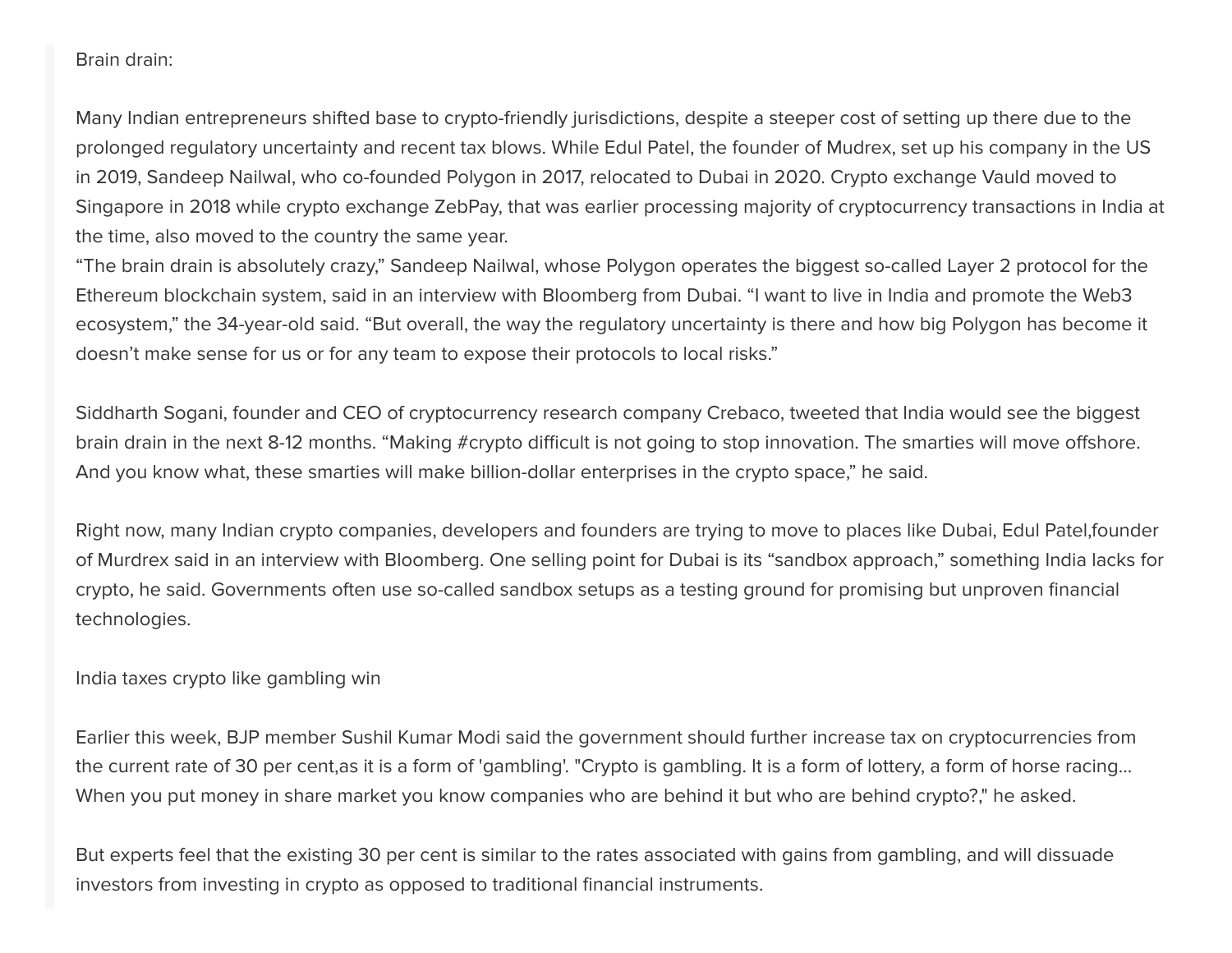" The stringent crypto tax regime is expected to cause an adverse effect on daily trading numbers. Such high rate of taxation, as is now being considered to be proposed under GST as well, is similar to regimes associated with gambling, which may discourage investors from investing in crypto," said Rishi Anand, Partner, DSK Legal.

"India has always looked at cryptocurrencies as some of the most volatile and risky investment assets. Far from allowing Indians to use cryptos as fiat currency replacements, they are presently treating them as an asset class and taxing them to high heaven. The stated concern remains investor protection. However, the insistence to tax crypto at the same rate as winnings from gambling especially when there is no clarity on the regulatory stance viz its legality, is bound to hurt," said Anupam Shukla, Partner, Pioneer Legal .

30% flat tax doesn't differentiate between income slabs or short-term capital gains from long-term gains

Investors are worried about the tax rate because a flat 30% tax doesn't differentiate between your income slab either. Usually a person who earns less than Rs 2,50,000 annually does not have to file an income tax return. But now, if the person is earning income from crypto, they will have to pay a 30% tax and file a return, even if the income is as low as Rs 10,000.

" The move will have an impact on the number of people who trade and volume of trade on exchanges. Further, a flat 30% tax that does not differentiate short-term capital gains from long-term gains, with no provision for deducting expenses incurred or offsetting losses is not in tune with the tax framework for other asset classes and is discriminatory. The industry has also not yet received the clarifications it had sought on the implementation of tax proposals, and this ambiguity may result in operational obstacles. It is the need of the hour that the government issue these clarifications before the TDS comes into effect on July 1, 2022, said Ashish Singhal, Co-founder and CEO, CoinSwitch.

Singhal instead recommends that a cohesive tax framework would encourage users to diversify their investments across asset classes. He said Indians have already invested more than \$6 billion in cryptos, and prohibitive taxes are likely to unsettle these investors, expose them to possible losses, and possibly drive them out.

Another major fallout could be drastic dip in trading volumes as well as investors moving to decentralised exchanges and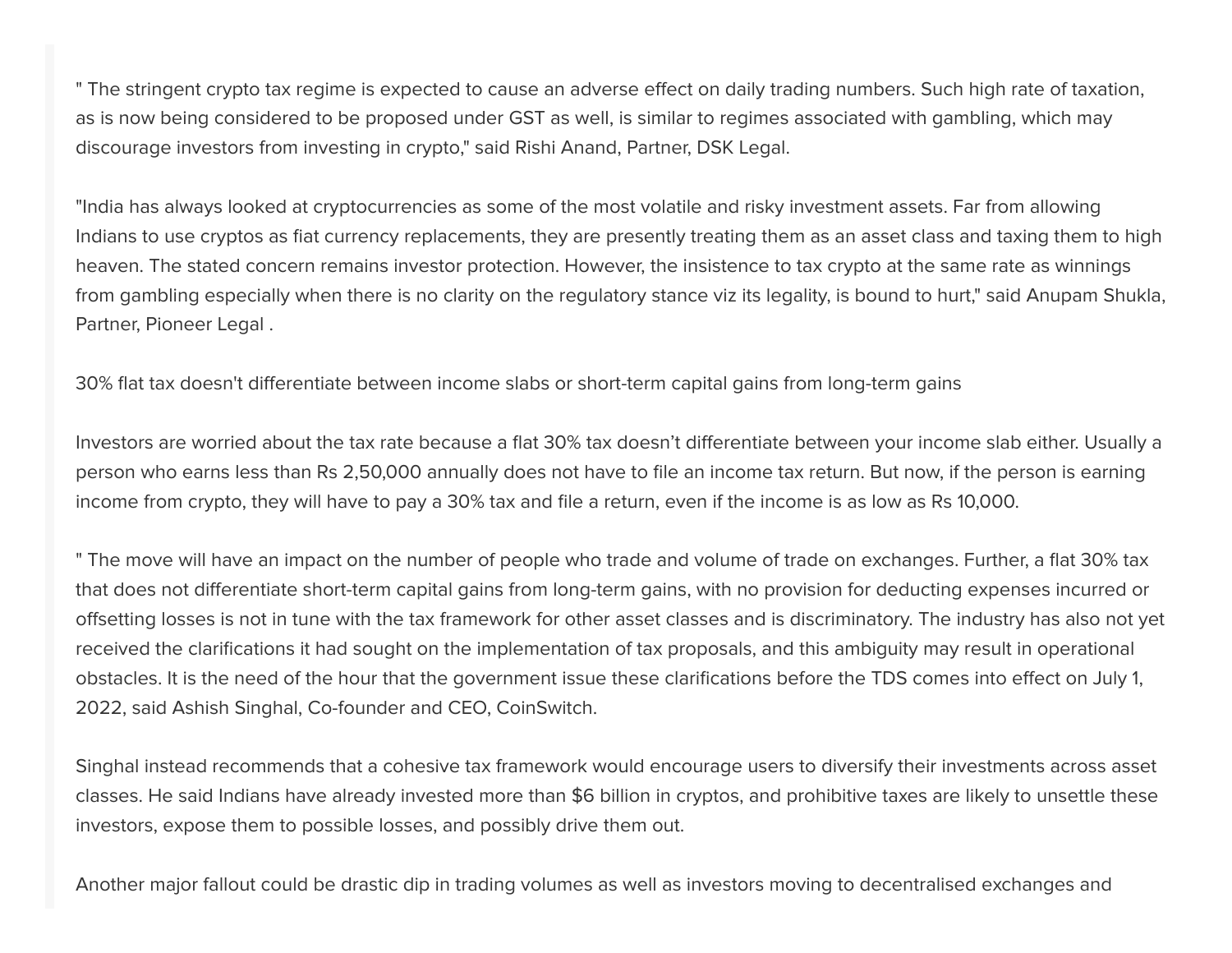international exchanges.

"Trading volumes are expected to dip significantly in the coming days. Many have exited positions and offset losses before the new tax regime came into place. Fresh buying is likely to be for more long term holdings," said Meyyappan Nagappan, leader, Digital Tax, Nishith Desai Associates.

"With increasing regulatory requirements and introduction of tough tax laws on crypto trading, is likely to negatively impact crypto volumes. People will evaluate the impact of these tax laws before trading in crypto and might wait for dust to settle down around crypto tax laws before starting to trade again," said Maneet Pal Singh, Partner, I.P. Pasricha & Co.

Crypto as an asset class has become less attractive

While many small investors have offloaded their portfolios, the big ones are likely to continue trading, while several will hold on to their portfolios until taxes are lowered.

The digital assets space has attracted mostly young and first-time investors, who are now becoming wary of crypto as an asset class. " What is the point of holding on to my investment.. I will hardly be able to make any profits, I would rather go the traditional route of SIPs," said 28-year-old Akash Singhi, who last year invested Rs 30,000 in crypto assets and is now feeling stuck with the investment. Many of India's first-time crypto investors are either in the lowest income tax bracket or do not generate enough income to pay taxes at all.

"Crypto has become less attractive as an asset class and there is a broad consensus that current holders and investors would sell, given the tax regime announced for virtual digital assets. But high-net worth investors who are already in the 30% tax bracket may look at this scenario a little differently especially if they are betting on windfall gains on the back of how large crypto markets recognize and regulate crypto during FY22," explained Harish Prasad, Head of Banking, FIS, a Fortune 500 global company that deals with payment solutions.

Small-time investors will not want to take a risk with cryptos

" Given the high tax rate and no set-off of losses allowed the investors may look at other asset classes which have a more attractive regime. There may be an impact on the volumes overall as many small-time investors may not find it worth to take the